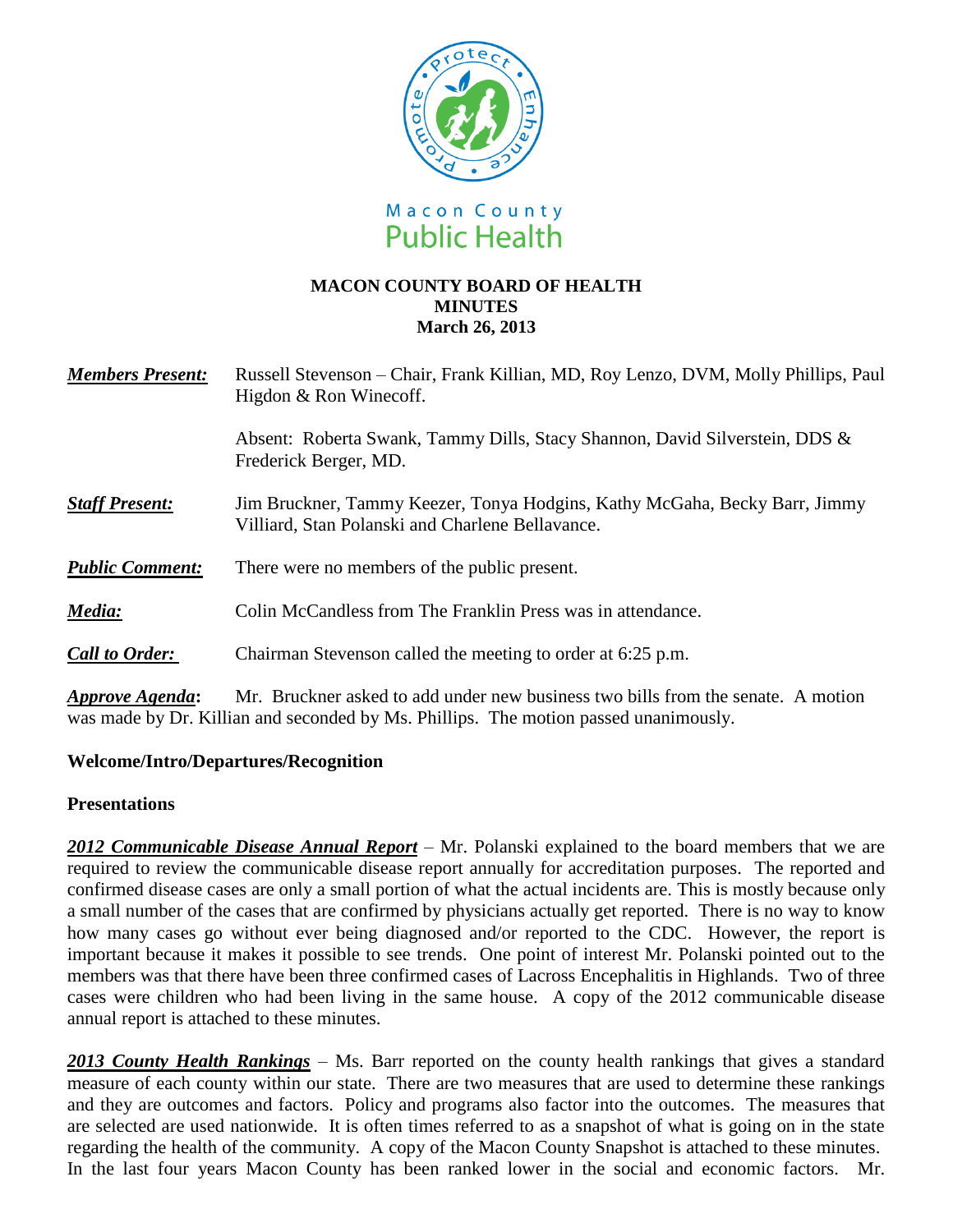Stevenson asked where the data comes from and Ms. Barr explained that there are many sources, but that much of the Health Factor data is obtained from Behavioral Risk Factor Surveillance System. There were two new measures added this year, one for the number of dentists available to each person in Macon County and another under physical environment for drinking water safety. This data was in connection to the city water. Ms. Barr cautioned that we should not be a comparing the data from one year to the next because they change the way that the data is gathered from year to year. We have been anywhere from 44<sup>th</sup> to where we are now which is 16. For more information you can visit the website **[www.countyhealthrankings.org](http://www.countyhealthrankings.org/)**. Mr. Winecoff said he heard a statistic on a Highlands radio station said that 30% of our population in Macon County could not read. Ms. Barr said she could not answer that question but it would depend on the definition of illiterate and if it took into account individuals in which English was not their first language. A copy of Ms. Barr's PowerPoint presentation is attached to these minutes.

*Approve Minutes of Previous Meetings:*A motion was made by Dr. Killian and seconded by Ms. Phillips to approve the minutes of the meeting of February 26, 2013 as presented. The motion passed unanimously. A motion was made by Mr. Winecoff and seconded by Ms. Phillips to approve the minutes of March 11, 2013 as presented. The motion passed unanimously.

# **Old Business**

*Budget Update:* – Ms. Hodgins referred the board members to the handout in their packets. She reported that we were 5% spent for month with 55% spent to date and 58% spent including items that had already been encumbered. She further reported that we were at 5% earned for the month and 65% earned to date. This is in line with what the projections had been for this time of the year.

Ms. Hodgins explained to the board members that we needed to add two new lab fees to our fee plan. One is for a bile acids test at a cost of \$32.50 and the second is a test for electrophoretic separation & quantification with HR refraction at a cost of \$42.00. Mr. Villiard explained that the reason we are seeing an increase in non-traditional lab testing is that we have two new physicians that are seeing our OBGYN patients and they are more current in their methods. They may order different tests than has been the practice in the past. A motion was made by Mr. Winecoff and seconded by Dr. Killian to add the two lab fees as proposed. The motion passed unanimously.

Ms. Hodgins informed the board that she and Mr. Bruckner and Ms. Keezer have a meeting scheduled on April  $10^{th}$  to meet with the county manager to discuss the FY14 budget.

Mr. Bruckner reported to the board that the Governor's proposed budget was posted on the state website. He told them that that there were three recommendations for changes in the budget but they should not affect us. What is being proposed is two 8 million dollar reductions in areas of DHHS where the money wasn't spent in the past three fiscal years. Of that 16 million they will take 2 million of it and gave it to the state lab. We are waiting on the house and senate to submit their proposed budgets.

*Environmental Health Update:* – Mr. Bruckner reported that at the board's request a letter to the local doctors regarding the lead in water issue was done. Dr. Lenzo asked if we saw any increase in the number of water tests being requested. Mr. Bruckner said that the number of requests was not really up above the normal numbers; that we had done approximately 25. Dr. Killian asked if it was the state's responsibility to notify the property owners if their water test came back with elevated lead levels. Mr. Bruckner indicated that the state Epidemiology Section send the property owner a letter; however, our Environmental Health employees are also notifying the owners once they receive the results from the state lab.

## **New Business**

*Legislative Update:* **– Mr**. Bruckner advised the board that Senator Hartsill has submitted two bills for consideration to the Senate.